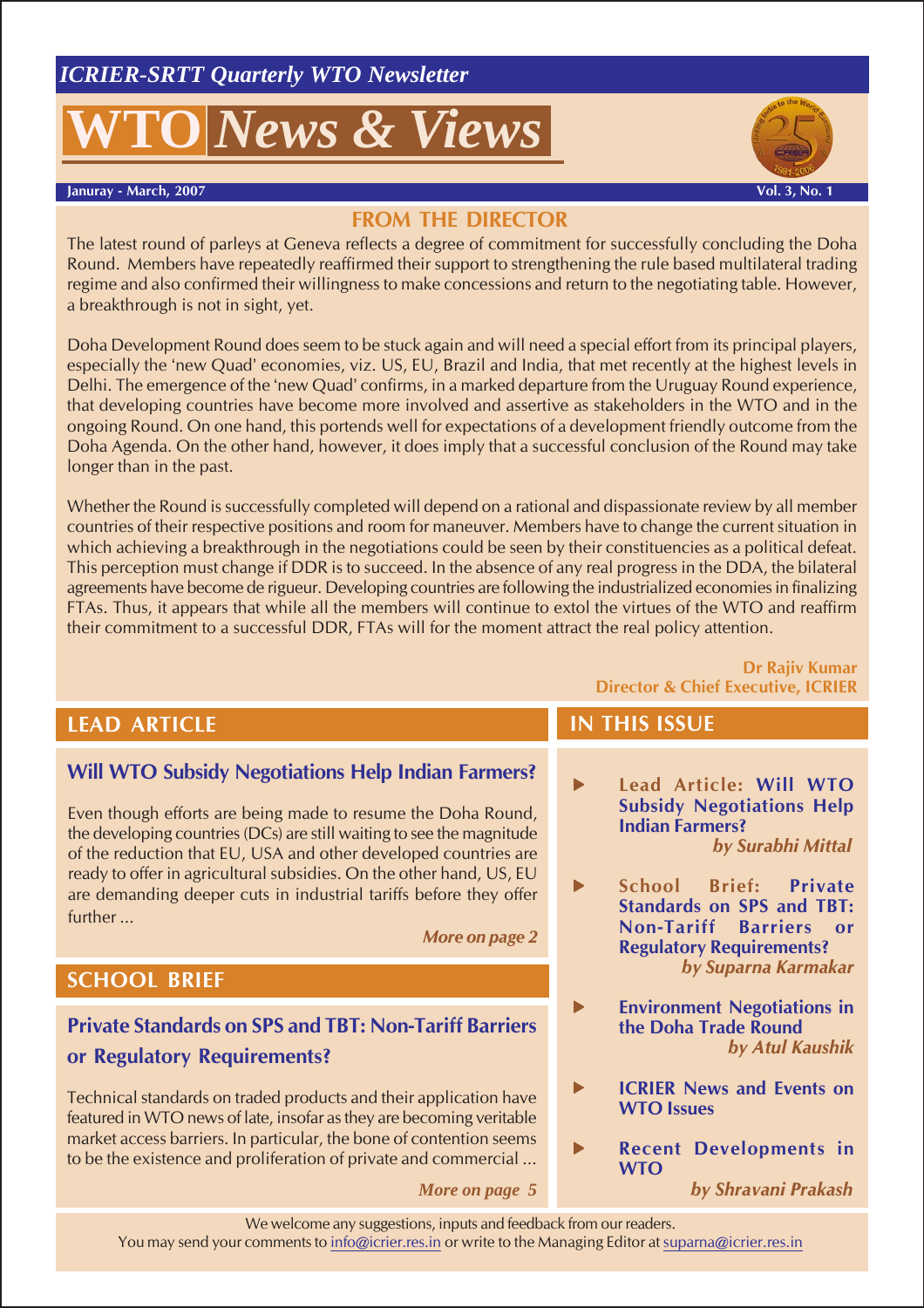# *Will WTO Subsidy Negotiations Help Indian Farmers?*

#### **Introduction**

Even though efforts are being made to resume the Doha Round, the developing countries (DCs) are still waiting to see the magnitude of the reduction that EU, USA and other developed countries are ready to offer in agricultural subsidies. On the other hand, US, EU are demanding deeper cuts in industrial tariffs before they offer further reductions in support on farm products. The key concern on the way forward remains one of finding convergence on these issues and maintaining a balance between agricultural domestic support, agricultural market access and non-agricultural market access or NAMA. India and Brazil leading the G33 group have taken a rigid stance on industrial goods unless issues in agriculture are resolved.

Inflexibility on agricultural issues is coming in the way of progress in many other important components in the Doha Development Agenda. Subsidies being the most controversial of all contentious agricultural issues, introduction of US farm bill through which amber and blue box subsidies are being shifted to green box, leading to an increase in direct payments to farmers by 10 per cent has further fuelled the ongoing debate. In this situation it is difficult to foresee a successful closure of the Doha Round. Agriculture is very crucial for India and we need to revisit our present to ensure that we obtain tangible benefits for our farmers.

#### **OECD Domestic Support**

Its well known that the OECD (Organization for Economic Cooperation and Development) supports its farmers in terms of direct payments, price incentives and export subsidies which artificially reduce world agricultural prices below the cost of production and inhibit the ability of developing and less developed countries farmers to compete internationally. In 2004, the value of support to producers in the OECD as a whole was estimated at USD 279 billion. Despite some major policy initiatives in 2002, there were no notable changes in the primary policy instruments in most countries. According to the official document of OECD (OECD, 2005<sup>1</sup>), recent policy reforms in OECD have focused on changing the way in which the support is provided to the producer, with a shift away from the production linked measures. However, production linked measures continue to dominate producers' support in most OECD countries encouraging over production , distorting trade and contributing to lower world prices of agricultural commodities. The most disturbing aspect of

## *by Surabhi Mittal*

prevailing farm subsidy practices in OECD countries is the fact that all support to rice, sugar, and wheat is 'price support', which is well-recognized as most production and trade distortionary among policy instruments. It is believed that the removal of domestic support would lead to rise in world prices enabling competitive countries to export their produce in the world market profitably (Leetmaa, 2001<sup>2</sup>; Hoekman et.al., 20043 ).

Estimates by the International Cotton Advisory Committee (ICAC) indicate that withdrawal of US cotton subsidies would raise cotton prices by 26 per cent. Competitive producers from other countries have suffered as a result of both lower prices for exports and loss of world market share. Hertel and Winters, 2005<sup>4</sup> found that a 40 per cent reduction in agricultural tariffs, export and production subsidies could result in global welfare gains of around \$70 billion per year. It is observed that in major agricultural commodities, for most years, domestic prices are higher than world prices. Thus it is expected that the rise in the world prices of agricultural commodities would improve export prospects for India and other countries (Chand and Mathew, 2001<sup>5</sup>). Gulati and Narayanan<sup>6</sup> (2002) believe that with the removal of trade distortions in rice, there could be trade flows from poorer to richer countries. Thus, it can be expected that poorer countries such as Vietnam, Thailand, and India would be important net exporters while the richer countries such as Japan, Korea, and the EU would turn net importers.

#### **Impact on Prices**

However this does not seem to be working in the desired manner for India. A recent study by the author<sup>7</sup> using a partial equilibrium approach shows that even if the trade distorting product specific subsidies are reduced or eliminated, it will be difficult to transmit the impact of price change directly to the Indian farmers in an efficient manner. This is due to poor price transmission from the border to the farm gate. The simulation exercise carried out in the study shows that a 10 per cent rise in world prices, leads to only 0.5 per cent, 2.0 per cent, 7.3 per cent and 8.7 per cent rise in the domestic prices of rice, wheat, cotton and sugar respectively. Due to elimination of subsidies in OECD countries the world prices are expected to rise in the range of 1.1– 4.9 per cent for rice, 2.6–7.4 per cent for wheat, 6.5–20.8 per cent for cotton and 7.5–26.4 per cent for sugar, depending on the elasticity of supply and demand curves. In response to this the Indian domestic prices would only increase by 0.1–0.3 per cent for rice and 0.5–1.5 per cent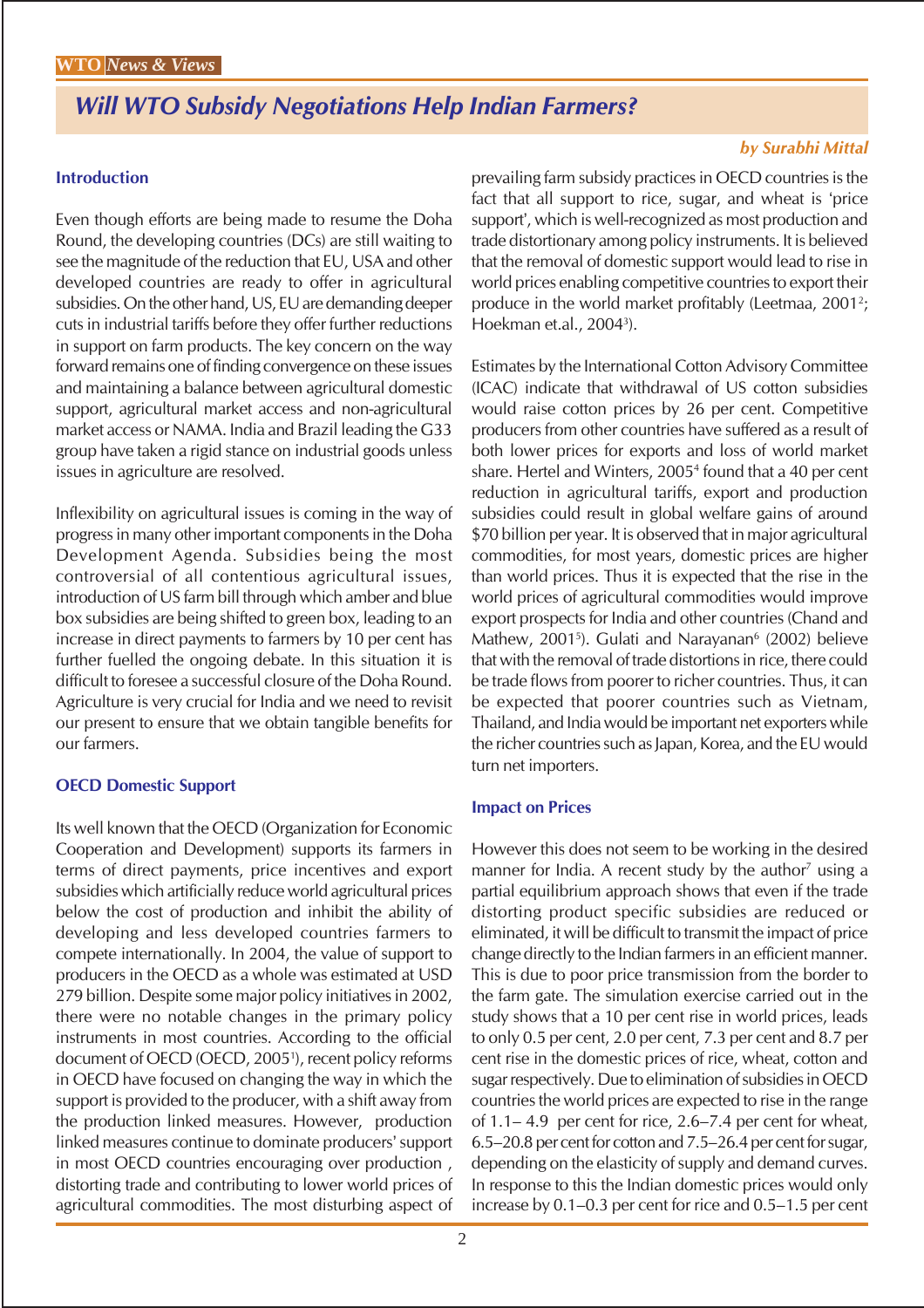for wheat; although for cotton (4.8–15.2 per cent) and sugar (7.9–28.1 per cent) the change is more likely to be in tune with rise in world price. It is evident that Indian wholesale prices are found to closely follow world reference prices in the case of both cotton and sugar but not in case of rice and wheat.

This paradox can be explained by the numerous layers of interventionist policies that prevail in the Indian agricultural sector which makes it difficult for the agricultural produce to move as per the market supply and demand forces. Government maintains an elaborate system of Minimum Support Prices (MSPs) for rice, wheat, cotton, sugar, and other crops that shield producers from adverse price swings (Elobeid and Beghin, 2005<sup>8</sup>; Landes et al., 2005<sup>9</sup>). The system of minimum support prices is perceived by the farmers as a guaranteed price for their produce when they harvest it. These are adjusted annually according to the recommendations of the Commission on Agricultural Costs and Prices, which monitors trends in domestic and world prices and costs (Landes et al., 2005). Thus institutional rigidities play a role in the adjustment process. Abbott<sup>10</sup> (1979) observes that minimum price support schemes of this nature cause domestic prices to adjust to world market prices in the manner of partial-adjustment. Since domestic prices are constrained from directly following world prices, full adjustments never occur within a given period. High distribution costs add another layer between border prices and producer prices.

## **Impact on Production**

On the production front, with reduction in subsidies and increase in world prices, this author's results show that the production in OECD countries would decline. OECD production is expected to decline on an average by 36 per cent for rice, 3 per cent for wheat, 51 per cent for cotton and 25 per cent for sugar. This will create supply slack in the world market which in short run would be met by an increased exports by other countries. But in the long run it is the expansion of production capability and export potential of India that will obtain maximum benefit for our farmers from removal of farm and export subsidies. The results of the study show that even if the change in world price and production scenario creates an opportunity for other competitive countries to produce and export in the world market, a discernable effect on India's production is not clearly

demonstrated. As per the latest government statistics, India's production as share of world total production is 21.5 per cent for rice, 11.6 per cent for wheat, 0.15 per cent for cotton and 8.4 per cent for sugar. In response to the rise in world price, using the supply response techniques it is found that this change would have almost negligible impact on India's production for rice and wheat. Cotton and sugar farmers in short term might increase the production on an average by 7–13 per cent for cotton and 5–18 per cent for sugar. But, these two being commercial crops, in practice the farmers' ability to respond to price changes would be inhibited by lack of access to inputs such as credits, infrastructure, markets and export oriented policies for expanding their operations. The supply side is further constrained by problems of low productivity, poor irrigation facilities, land constraint along with crop diversification in response to increasing demand of high value commodities, etc. On the production front it is also unclear, if a decline in OECD domestic support would have any noticeable effect on Indian farmers in the present situation.

#### **Conclusion**

The literature and author's results suggest that OECD policies do constrain the farmers in India and other developing countries but several domestic policies and constraints are equally responsible for the present deplorable conditions of DC farmers. The prevailing controls, intensive regulations, supply constraints, productivity issues, limited arable land and huge domestic demand in India will make it difficult for the Indian farmers to produce for exports and compete with other exporting nations to gain access to world market. Export credibility of India's agricultural exports can be judged by our random decisions to ban exports in situations of domestic crisis. If we want to make use of the future opportunity to enhance our exports due to price change then we need to work on our domestic policies along with negotiations on the WTO front. There is a need to rethink the strategy plans and realistically assess trade-offs between sectors in the Doha negotiations based on realistic gains rather than just following the tradition of protecting our agriculture. Farm and export subsidies of OECD countries are indeed an important supply constraint for Indian farmers but not the most important one. To fully exploit the gains much from WTO negotiations, appropriate domestic reforms must be undertaken on a priority basis.

<sup>1</sup> OECD (2005). *Agricultural Policies in OECD Countries: Monitoring and Evaluation 2005*. 17th Annual Report prepared by Food, Agriculture and Fisheries Directorate of the Organisation for Economic Co-operation and Development.

<sup>2</sup> Leetmaa, Susan (2001), 'Effects of eliminating EU export subsidies', Chapter 5, *Agricultural Policy Reforms in WTO, The Road Ahead*, May 2001, Economic Research Services, United States Department of Agriculture (USDA).

<sup>3</sup> Hoekman, Bernard, Francis Ng, and Marcelo Olarreaga (2004). 'Agricultural Tariffs or Subsidies: Which Are More Important for Developing Economies?'. *The World Bank Economic Review*. Vol 18. No.2. The World Bank. Washington DC.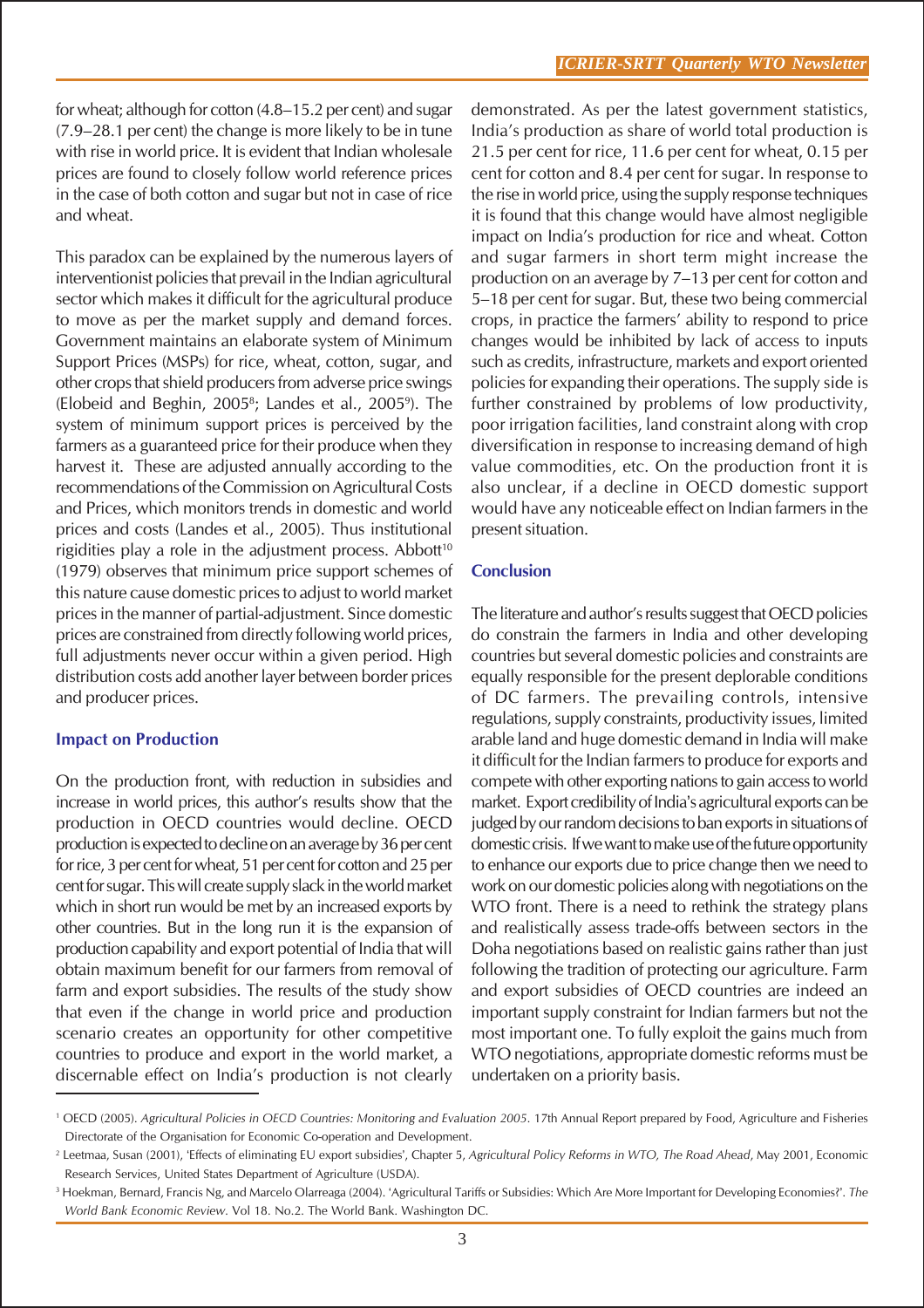#### **WTO** *News & Views*

- 4 Hertel, Thomas W and Alan Winters (2005). *Putting Development Back into the Doha Agenda: Poverty Impacts of a WTO Agreement*. The World Bank, Washington D.C.
- 5 Chand, Ramesh and Linu Mathew (2001). 'Subsidies and Support in Agriculture: Is WTO providing Level Playing Field?'. *Economic and Political Weekly*. pp: 3014–16. August 11.
- 6 Gulati, Ashok and Sudha Narayanan (2002). 'Rice Trade Liberalization and Poverty'. MSSD Discussion paper No. 51. International Food Policy Research Institute. Washington DC.
- 7 Results are based on a study done by the author 'Effects of Global Agricultural Trade Liberalization on Agricultural Production and Poverty in India' Under the Global Research Project *Impact of Rich Countries Policies on Poverty: Perspectives from the Developing World sponsored by GDN, January, 2007*
- <sup>8</sup> Elobeid, A. and I. Beghin, (2005). 'Multilateral Trade and Agricultural Policy Reforms in Sugar Markets'. Working Paper 04-WP 356, Iowa State University, Ames.
- 9 Landes, M., S. MacDonald, S. Singh, T. Vollrath, (2005). *Growth Prospects for India's Cotton and Textile Industries*. Report CWS-05d-01, U.S. Department of Agriculture, Washington D.C.
- 10 Abbott, P., (1979). 'Modeling International Grain Trade with Government Controlled Markets'. *American Journal of Agricultural Economics,* Vol 61, 22–31.

#### **WTO Chairpersons for 2007**

The WTO General Council on 7 February noted the consensus on the following names of chairpersons for WTO Bodies.

#### **Chairpersons of WTO Bodies**

General Council H.E. Mr. Muhamad NOOR (Malaysia) Dispute Settlement Body H.E. Mr. Bruce GOSPER (Australia) Trade Policy Review Body H.E. Mr. Vesa HIMANEN (Finland) Council for Trade in Goods H.E. Mr. Karsten Vagn NIELSEN (Denmark) Council for Trade in Services H.E. Mr. C. Trevor CLARKE (Barbados) Council for TRIPS H.E. Mr. Yonov Frederick AGAH (Nigeria) Committee on Balance-of- Payments Restrictions H.E. Mr. Chitsaka CHIPAZIWA (Zimbabwe) Committee on Budget, Finance and Administration Mr. Tony LYNCH (New Zealand) Committee on Trade and Environment H.E. Mr. Manuel A.J. TEEHANKEE (Philippines) Committee on Regional Trade Agreements Mr. Julian METCALFE (United Kingdom) Working Group on Trade, Debt and Finance Mr. Ravi BANGAR (India) Working Group on Trade and Transfer of Technology H.E. Mr. Kwabena BAAH-DUODU (Ghana)

#### **Goods Council Chairpersons of Subsidiary Bodies**

- Committee on Market Access Dr. Mohammad SAEED (Pakistan) Committee on Agriculture Ms. Valeria CSUKASI (Uruguay) Committee on Sanitary and Phytosanitary Measures Mr. Marnius HUIGE (Netherlands) Committee on Anti-Dumping Practices Mr.Gareth MAYER (Australia) Committee on Subsidies and Countervailing Measures Mr. Pablo KLEIN (Mexico) Committee on Safeguards **Ms. Jo McKEAGG** (New Zealand) Committee on Import Licensing Mr. Marco J. KASSAJA (Tanzania) Committee on Rules of Origin Ms. Vera THORSTENSEN (Brazil) Committee on Customs Valuation Mr. Joe MCCLINTOCK (United Kingdom) Committee on Technical Barriers to Trade Mr.R. S. SIDHU (India) Committee on TRIMs **Mr. Mathias BOGAERT** (Belgium) Working Party on State Trading Enterprises Mr. Pornvit SILA-ON (Thailand) ITA Committee Mr. Amr ALJOWAILY (Egypt)
- Committee on Trade and Development H.E. Mr. Shree Baboo Chekitan SERVANSING(Mauritius)

#### **Chairpersons of Bodies established under the Trade Negotiations Committee**

(To serve until the next Session of the Ministerial Conference) Negotiating Group on Trade Facilitation **H.E. Mr. Eduardo Ernesto SPERISEN-YURT** (Guatemala ) Negotiating Group on Market Access **Amb. Don STEPHENSON (Canada)** Negotiating Group on Rules Amb. Guillermo Valles GALMÉS (Uruguay) Negotiating Group on Trade Facilitation Mr. Tony MILLER (Hong Kong, China) Special Session of the Council for Trade in Services Amb. Fernando de MATEO y VENTURINI (Mexico) Special Session of the Council for TRIPS Amb. Manzoor AHMAD (Pakistan) Special Session of the Dispute Settlement Body Amb. Ronald SABORÍO SOTO (Costa Rica) Special Session of the Committee on Agriculture Amb. Crawford FALCONER (New Zealand) Sub-Committee on Cotton **Amb. Crawford FALCONER** (New Zealand) Special Session of the Committee on Trade and Environment Amb. Toufiq ALI (Bangladesh) Special Session of the Committee on Trade and Development Amb. Burhan GAFOOR (Singapore)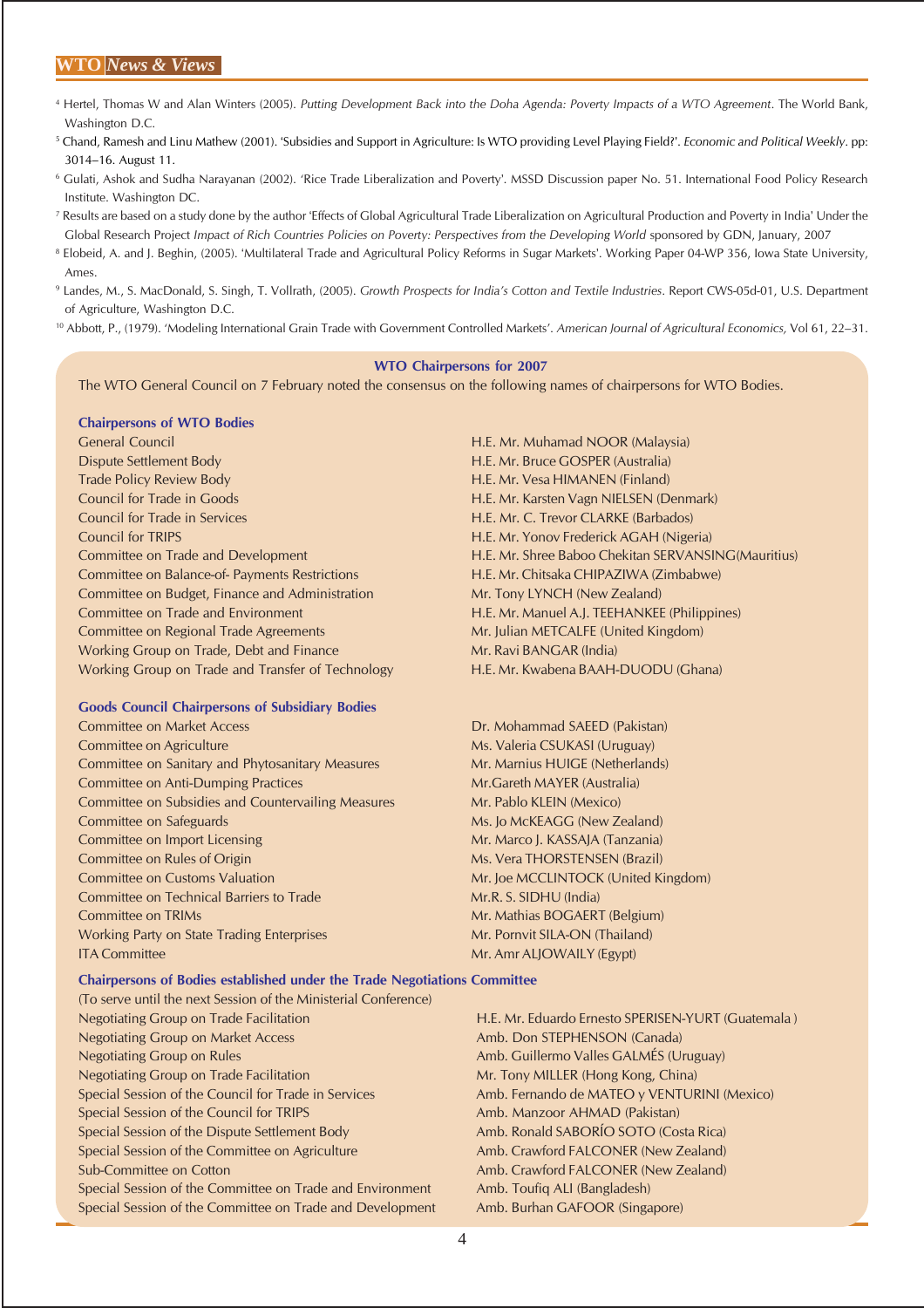# **School Brief** *Private Standards on SPS and TBT: Non-Tariff Barriers or Regulatory Requirements?*

#### **Introduction**

Technical standards on traded products and their application have featured in WTO news of late, insofar as they are becoming veritable market access barriers. In particular, the bone of contention seems to be the existence and proliferation of private and commercial standards in developed countries. While it is being discussed extensively in the Sanitary and Phytosanitary (SPS) Committee, where this issue was first raised almost two years ago, similar concerns have been raised by developing country exporters even on the Technical Barriers to Trade (TBT) issues for a much longer period of time. The debate has shifted gear after the SPS committee decided to make it a separate agenda item (it was previously one among many "specific trade concerns"). This issue takes the SPS Committee into comparatively new territory. The committee generally deals with standards set by international standards-setting bodies and the mandatory regulations imposed by governments. But some developing countries have started to question the standards set by the private sector, such as supermarket chains.

The 28 February–1 March 2007 meeting of the SPS Committee saw several papers submitted on the issue. For this meeting, a number of new documents were circulated from the Secretariat, some governments, and observer organizations, focusing on how standards can impact the trading opportunities of developing countries. An 8-page Secretariat paper1 looks at examples of private standards (individual firms, collective national schemes and collective international schemes) and the trade issues they raise, and how these relate to the WTO's SPS Agreement, particularly Article 13. It concludes with issues the SPS Committee might consider.

#### **The Problem**

Standards and Technical regulations to protect the

#### *by Suparna Karmakar*

safety and health of plants, animals and for environmental protection are allowed to be implemented by Member countries under the WTO's SPS and TBT Agreements. However, the Agreements also provide guidance in that the national standards would be encouraged to follow as closely as possible, the existing international standards; in sectors/products where international standards do not exist, Members should encourage formulation of international standards based on best practices in different national standards. Members are also required to notify to the WTO all such measures in force in their national territories in the interest of transparency, though such notifications have not been forthcoming as was expected. On the contrary, standards have proliferated to address a wide range of issues, from quality assurance, food safety, working conditions, energy efficiency, to various ethical, environmental and social concerns. Meeting these standards is a key policy concern, especially in developing countries. More generally, understanding the making, applications and working conditions, and implications of these standards is very important for policy makers as well as producers' associations and export associations.

This problem compounds in case of private standards, which are often more complex and stringent than those set by national governments and add to confusion by their multiplicity. Although these private standards are voluntary and not required by law, they are required for doing business (a good marketing tool), thus becoming de facto mandatory. The increasing use of private standards has raised concerns about market access for developing country producers, in particular small and medium producers, who may be capital constrained at the firm level and operate in countries whose lack of adequate infrastructure and services makes compliance difficult and costly. A recent OECD study identified three key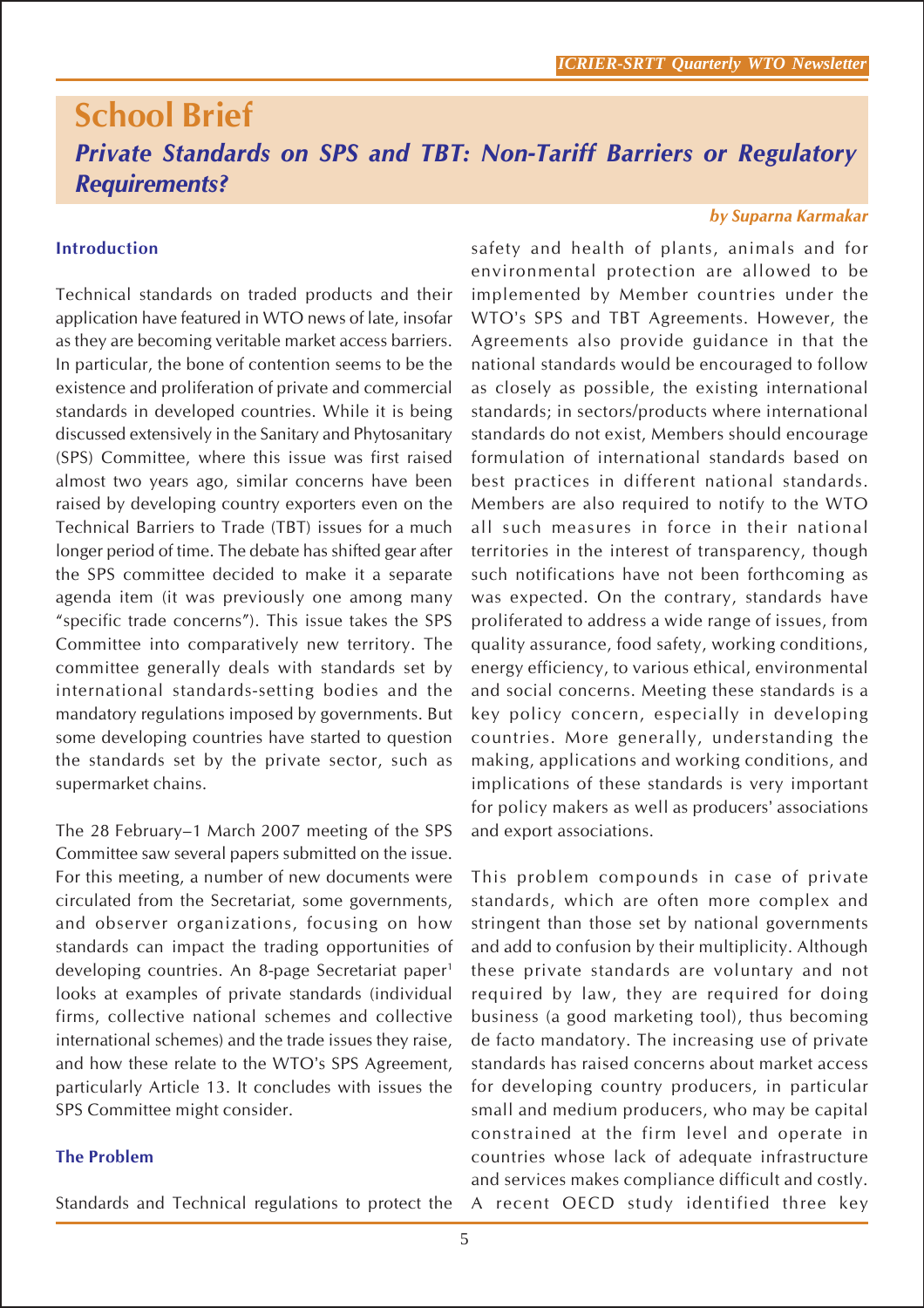developments in the food sector over the past decade: (1) the move to voluntary management systems for the monitoring of product and process attributes; (2) the emergence of coalitions of firms for setting private collective voluntary standards; and (3) the increased use of global business to business (B2B) standards.<sup>2</sup> An ongoing study<sup>3</sup> by this author on the electrical and electronic machinery sector in India also finds similar developments in the internationally integrated manufactured product chains. Among the most difficult requirements or challenges cited by exporters were: record keeping by manufacturers/down-stream supply chain; chemical use verification (which is expected to increase further with the new requirements under the EU REACH legislation); management of different standards systems and their compliance; certification, in particular for attesting to good manufacturing practices; transforming the mindset of suppliers, particularly small and medium companies; and meeting diverse country and state regulations, especially those that are in variance with the national requirements.

As expected, WTO Members (and also the exporters in these countries) are divided in their opinion vis-à-vis the trade related implications of technical standards, in particular the private standards. It is felt by some that standards set by private sector bodies create trade because exporters meeting these standards can sell their products in target markets more easily; but they can also make life difficult for small suppliers. In fact, these private (voluntary) standards create multiple vertical silos of production and consumer chains, which are also limited in their interoperability given the entrenched preferences that creative marketing strategies ensure.

Concerns are two-fold. First, the proliferation of standards that are set without consultation poses a challenge for small economies, and private standards often conflict with those set by governments or international organizations. Meeting the standards also raises costs. Second, in practice these voluntary private standards become compulsory; if a supplier does not comply, it is excluded from the market. There is a further risk of losing sight of official standards if countries focus too much on private norms. Among the specific concerns raised were complaints about the length of time some countries take to assess risk and approve imports, and what some countries consider to be importing nations'

failure to follow international standards or to base their actions on science.

While these concerns are acknowledged, the developed countries have been maintaining their inability to refuse stakeholders from setting private standards and stringent efficiency norms, citing the specific organizational structure in their economies where private sector organizations are allowed to set standards reflecting "consumer demand". Certification requirements are also de facto more expensive than stated. For example, it was revealed in an interview that for some consumer goods products that could be self-certified in EU, a third party certification stamp often helps to market the product better, "since the average consumer in the developed country market has been conditioned to look for the certification mark".

#### **Action Taken So Far**

In all likelihood, private standards will continue to increase in scope and stringency overtime. The only way out therefore is for the developing country producers to adapt upwards to the higher standards in demand in certain markets. With this realism in view, the WTO SPS Committee in their paper has come up with possible means of addressing the problem. Among these are: the relationship between private and international standardsetting bodies; what governments might do to live up to their obligation to ensure that private bodies comply with the SPS Agreement; the relationship with other areas of WTO work such as technical barriers to trade; and "equivalence"—authorities accepting different measures which provide the same level of health protection for food, animals and plants, particularly to help developing countries that use less sophisticated health and safety technologies. Harmonization efforts by coalitions of private organizations often involve benchmarking of alternate private schemes. Such benchmarking, however, does not always result in equivalence.

Others suggest greater assistance in upgrading these producers to meet the standard and the new competitive economic environment. Concrete action on this has been seen on capacity building in developing and leastdeveloped countries on both SPS and TBT. Leading developed countries have renewed their commitment to SPS capacity building and technical assistance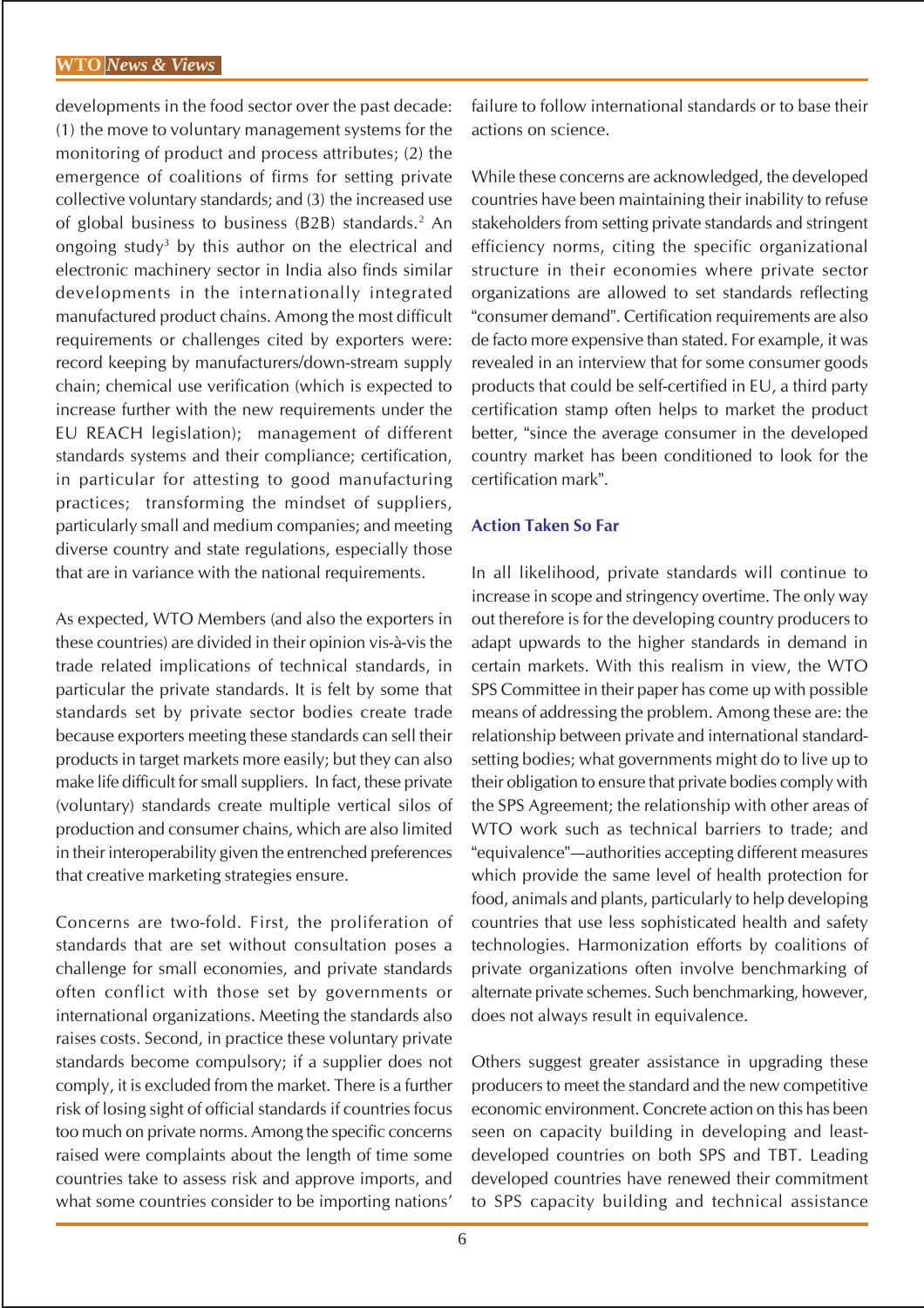programmes of the WTO by fresh donations for the Standards and Trade Development Facility (STDF), a programme set up for the purpose jointly by the World Trade Organization, the World Health Organization, the World Bank, the World Organization for Animal Health, and the Food and Agriculture Organization.

The facility's purpose is to help developing countries improve their expertise and their capacity to analyse and implement international SPS standards. This will improve their human, animal and plant health situation, and ability to gain and maintain market access. The United States has given US\$110,000 (approximately 136,000 Swiss francs) and the United Kingdom has paid £500,000 (approximately 1,190,000 Swiss francs) to help developing countries analyse and implement the SPS standards. Work on technical co-operation co-ordination will be at the

forefront of the STDF's work programme in 2007.

While the STDF facility focuses mainly on SPS-related technical assistance and the identification of related good practice, technical capacity building on TBT issues are undertaken by the WTO under its Technical Assistance programme of the TBT Committee. Technical Assistance related to TBT is deemed essential to the participation of developing and least developed countries in the multilateral trading system. It allows them to effectively implement as well as benefit from the TBT Agreement. However, more needs to be done to help Members with the "knowhow" as well as the "know why" of standards and technical regulations, so as to enable them to gain expertise and understanding in managing these complex realities of modern day international trade.

**International Workshop on "Intra Asian FDI Flows: Magnitude, Trends, Prospects and Policy Implications" April 25 and 26, 2007 Casurina Hall, India Habitat Centre, Lodhi Road, New Delhi**

Intra Asian integration has meant integration of not only trade flows, business cycle synchronization but also intensification of intra Asian capital flows. Intra regional FDI flows have been demonstrated by intra regional investments by companies from Japan, Hong Kong, Korea, Singapore and Taiwan and recently by increased global investments and Asian investments by Chinese and Indian companies. Estimates suggest that such South FDI accounts for almost 37% of total FDI flows to developing countries with a three fold increase from \$14 billion in 1995 to \$47 billion in 2003.

Keeping in view that such global and inter regional investments by Asian companies is expected to rise, ICRIER is organizing an International Workshop on 'Intra Asian FDI Flows: Magnitude, Trends, Prospects and Policy Implications' where several aspects of Asian investment flows would be analysed by Dr. Ramkishen Rajan, Associate Professor, George Mason University; Dr. Rabin Hattari, IMF and George Mason University; Dr. Dilek Aykut, World Bank; Dr. Shaoming Cheng, West Virginia University; Dr. Roger Stough, George Mason University; Dr. Rajat Kathuria, Professor, International Management Institute; Dr. Andrea Goldstein, OECD; Dr. Joshua Felman, Senior Resident Representative, IMF; Dr. Christopher Findlay, University of Adelaide, among others.

**To register, please contact : Mr. Anil Kumar Gupta, ICRIER, at 24645218-20 or akumar@icrier.res.in**

<sup>1</sup> Document G/SPS/GEN/746 of 24 January 2007

**<sup>2</sup> OECD, (2006):** *Private Standard Schemes and Developing Country Access to Global Value Chains: Challenges and Opportunities Emerging from Four Case Studies***. Also see, Fulponi, L (2006): "Private voluntary standards in the food system: the perspective of major food retailers in OECD countries", Food Policy, 31:1 1-13.**

<sup>&</sup>lt;sup>3</sup> A MOC commissioned study on the Non Tariff Measures affecting Indian exports in Electrical and Electronic Machinery and Pharmaceutical sectors.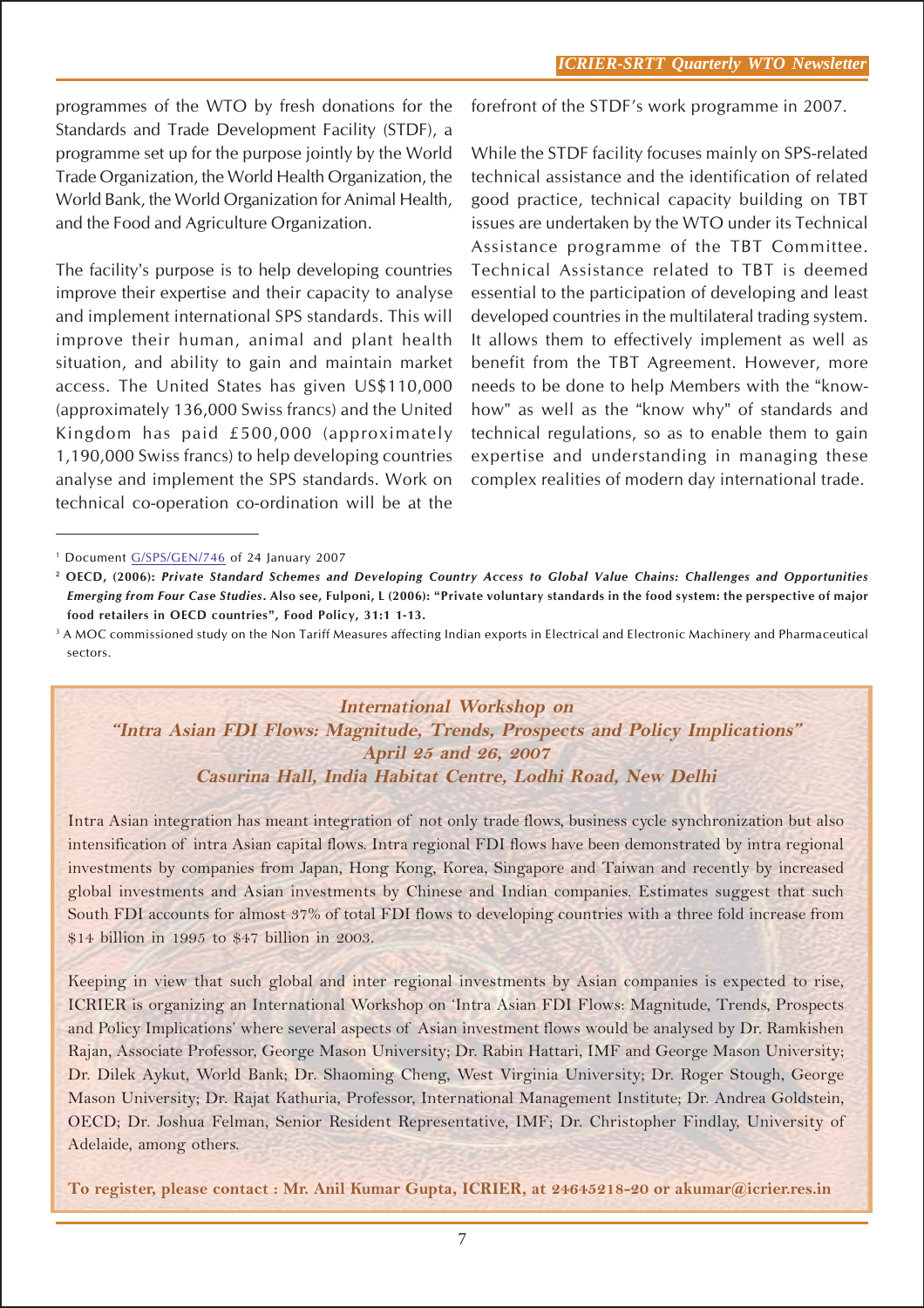# *Environment Negotiations in the Doha Trade Round*

## **Introduction**

The number of times the Director General of WTO Pascal Lamy has warned the WTO Members of an impending deadline for the Doha Round of negotiations and then refreshed the warning with a new deadline gives an impression that the Membership is not finding any meeting ground. The Uruguay Round went through similar hiccups for eight long years before finally closing a deal of tremendous significance worldwide in the wee hours of 16 December 1993. Shifting deadlines are normal where trade negotiations are concerned.

It was quite clear, early in the run up to the conclusion of the Uruguay Round that big ticket commitments on trade and environment would not find a place in the end results. However, the internal pressure faced by the many GATT Parties, particularly the European countries, from their constituencies ensured that sustainable development found mention in the preamble of the WTO Agreement. Further, a decision was taken to establish a Committee on Trade & Environment (CTE) to arrive at appropriate recommendations on 10 diverse issues spanning the interface between trade and environment. After an intensely negotiated report<sup>2</sup> to the Singapore Ministerial Conference of the WTO in 1996, not much came out of the deliberations of CTE for the next five years in terms of formulating rules in the area of the environment. However, again because of the pressure from constituencies, Members could not ignore the environmental issues while negotiating in the Doha Ministerial Conference in 2001 that launched the current Round. It did not surprise the legal eagles that the mandate was much loaded against the environmentally active community in terms of tangible results.

This article first outlines the various areas<sup>3</sup> of negotiations on trade and environment set out in the Doha Ministerial Declaration (DMD). It then explores possible end results of these negotiations and how India needs to prepare for these outcomes.

#### **Areas for Negotiations**

Negotiations have been launched in three areas, though the outcomes of the first two are not meant to change the existing rights and obligations of WTO Members<sup>4</sup>. The first establishes the relationship between rules of the WTO and Multilateral Environmental Agreements (MEAs). It is clarified that the negotiations shall be limited in scope to the applicability of existing WTO rules as among parties to the relevant MEA. It is further clarified that rights of WTO Members who are not parties to the relevant MEA shall not be prejudiced. These riders demonstrate the intensive backroom negotiations that must have gone into producing such a truncated mandate to negotiate.

The second area for negotiation is to set up procedures for exchange of information between MEA Secretariats and WTO and the criteria for granting observer status. Information exchange is already underway directly through MEA presentations or through information supplied by Members, though a more structured information exchange would be useful. The issue of observer status of MEAs is embroiled in a larger controversy about observer status in the WTO General Council.

The third area of negotiation is the reduction/ elimination of tariff and non-tariff barriers to environmental goods and services (EGS). This area of negotiation is not subject to the condition that the outcome shall not alter the existing balance of rights and obligations. Progress, nevertheless, has been slow and tedious because of diverse approaches of the Membership on the issue.

#### **Environmental Goods and Services**

Let us consider the least encumbered area of negotiations first: EGS. Realizing that defining environmental goods would be an extremely complicated exercise, negotiators focused on the so-called List Approach where Members including all the QUAD<sup>5</sup> countries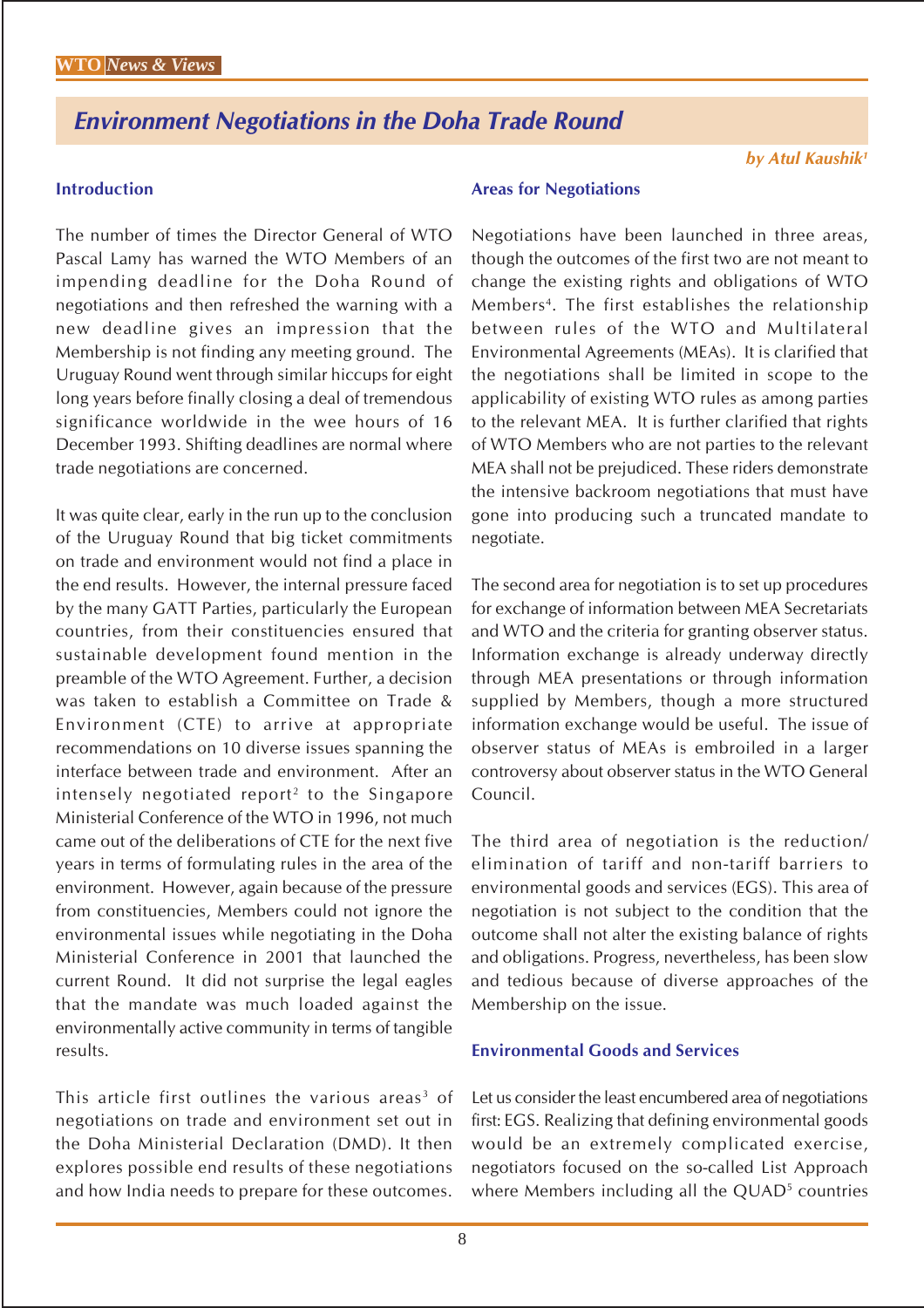introduced lists of environmental goods on which tariffs should be reduced or eliminated. Most of the items on the list have been imported from work done by the OECD and APEC. The focus is on environmental technologies, which are primarily of export interest to the developed world. A counter proposal by India that is garnering increased support from many developing countries is the so-called Environmental Project Approach (EPA). After developing some broad criteria for "Environmental Projects" to be agreed upon in the negotiations, this approach leaves the operationalization of tariff reduction/elimination to Members. How trade liberalization through this approach can be quantified and woven into the ultimate results of the round is still under discussion. A hybrid approach, the so-called Integrated Approach has been proposed by Argentina. The negotiators in this approach should first identify the environmental project categories and then negotiate the goods to be included in each such category, the reduction/elimination to be committed and the period of availability of the benefit.

Studies have shown that if ever a list of environmental goods is agreed upon for reduction/ elimination of tariffs, the major benefactor would be the high-end technology intensive industries of developed countries<sup>6</sup>. Some developing countries have a comparative advantage in certain environmentally preferable products. However, either because of low volume of trade or because of already low tariffs on these items in the developed world, the benefit to the developing country industry is minimal. The developing countries are, therefore, at a loss as to how they can maximize their gains from these negotiations except by leveraging the results here with some benefits in other areas of negotiations such as lower tariffs on textiles and leather products or addressing some major constituency concern, such as more flexibilities in the intellectual property regime or leveraging their wealth of biological diversity for better market access. In this scenario, results of the environment negotiations may be acceptable to developing countries only if they try to crunch numbers and propose politically acceptable balances.

Negotiations on environmental services are being carried out primarily in the Services negotiating group, where some Members like some developing countries have referred to Paragraph 31 (iii) of the DMD, while others like the US have not mentioned it at all. It is expected that the results of the Services negotiations will be decisive for the negotiations on environmental services as well.

The domestic industry in India would be well advised to identify products and services in which it has comparative advantage which can qualify as environmental goods and services or become parts of environmental projects. Inputs from the industry based on such an analysis could assist negotiators in refining their demands for a balanced outcome.

## **Multilateral Environment Agreements**

There is potential for conflict between trade measures in MEAs and, in particular, Articles I and III of GATT7 . Some of these trade measures may be defended under the exceptions clause (Article XX) of GATT, but not all trade measures may be saved from a challenge by this exceptions clause. While WTO dispute settlement panels and the Appellate Body have become more conscious of the environmental dimensions of the arguments in such conflicts<sup>8</sup>, as compared to the GATT panels<sup>9</sup>, they may not be able to take the 'environment view' in many cases, such as where a trade measure in a MEA is directed against non-parties primarily to compel them to change their policies<sup>10</sup>.

The relationship between the multilateral trading system and the MEAs has been discussed since the 1970s in GATT and WTO, but the parties do not appear to be converging in on any action plan. There are many reasons for this impasse. First, there is no commonly accepted definition of an MEA. Second, since different departments of governments represent parties to international negotiations on trade on the one hand and environment on the other, there is not necessarily any coherence in the national stand taken by them in these negotiations. Even where attempts are made to provide such coherence, the questions of hierarchy between trade agreements and environment agreements is deliberately left unresolved in order to get an agreement on the extant issue before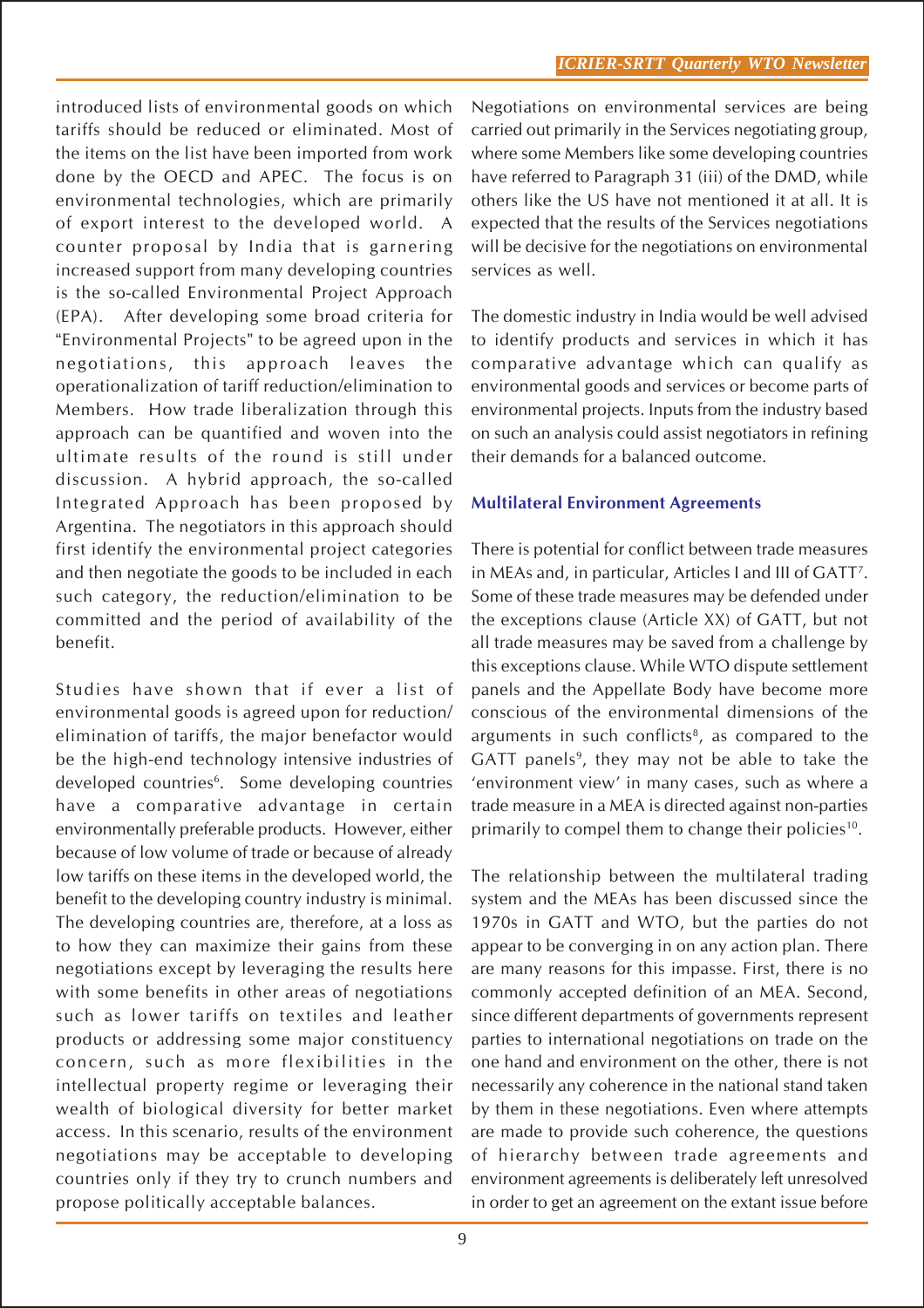the negotiators<sup>11</sup>. Thirdly, the only agreed text<sup>12</sup> on the issue emanating out of the WTO recalled that there had been no dispute in the GATT/WTO on trade measures in MEAs, and none was likely in the future<sup>13</sup>. After examining the characteristics of trade measures used in MEAs, it concluded that problems were unlikely to arise in the WTO over trade measures agreed and applied among parties to an MEA and suggested that care be taken in negotiations for future MEAs on how trade measures might be considered for application to non-parties.

The NGOs active in the field of environment are frustrated14 by the lack of action in the WTO on the question, more because they wish to obtain a clear direction that environmental agreements will prevail over the WTO rules rather than to have clear rules *per se*.

Paragraph 31 (i) of the DMD has not seen many concrete proposals except the Draft Decision proposed by the  $EC^{15}$  in June 2006 calling upon the trade bodies, including panels, to defer to MEAs on any issue with environmental content. Most WTO Members have questioned the nature of obligations intended to be imposed through the Decision proposed by the EC, even if the objections have been nuanced through a set of questions or clarifications sought from the EC. India, on its part, had made a submission in early 2003 providing some thresholds for identifying what could constitute an MEA and what would constitute a specific trade obligation and seeking further discussion on the subject. The discussion in the Special Session of the CTE on this issue, as discernable from the minutes of its meetings available from the WTO website, does not appear to be heading for an agreement in the near future. Nevertheless, if the WTO Members were persuaded to have some disciplines on this issue as part of a package in the end, India would need to examine more specifically its interests in terms of various trade obligations it has taken or is likely to take in the future in MEAs.

India is party to most of the MEAs that may constitute the substratum of MEAs whose trade measures may come up for considering compatibility with the WTO rules<sup>16</sup>. It is not yet clear whether the trading permits included in the Kyoto Protocol to the United Nations Framework Convention on Climate Change would constitute a trade measure, but if they do, India is party to that MEA as well. However, in many of these MEAs, some of the major WTO Members are not party or have not ratified them. It would be an unnecessary obligation to take for India if we were to consider trade measures in such MEAs as *per se* compatible with the WTO rules when these other Members do not even have an obligation to meet the required standards<sup>17</sup>. This could adversely affect our competitiveness in the marketplace.

Some suggestions can be considered in case the negotiations in this area make some progress. First, as already submitted by India, specific trade measures that WTO rules should show deference to must be specific, with a trade element, and should be in the nature of an obligation. It may be useful to consider whether a case can be made that WTO rules show deference to trade measures in an MEA only where all the WTO Members are party to the MEA as well. That will ensure that India takes on obligations on environment only to the extent that similar obligations have been taken by all other WTO Members. Further, it would be prudent to negotiate future MEAs, as has been done in the past, in full consonance with the Agenda 21 edict about common but differentiated responsibilities of nations on environmental protection. This would provide the necessary development dimension to the specific trade measures in MEAs.

#### **Information Exchange and Observer Status**

There is a demand from many WTO Members about a better information exchange mechanism between MEAs and the WTO. In itself, this is not a very difficult demand to meet; in fact, such information exchange already takes place, either through representatives of the Secretariats of the MEAs which already have an observer status in the WTO Committees, or through presentations made by WTO Members which are parties to the MEAs and wish to share happenings there with WTO Members. The problem area here has been that WTO, due to its Member driven nature, has not been able to provide responses to questions or clarifications sought by MEA Secretariats. Unless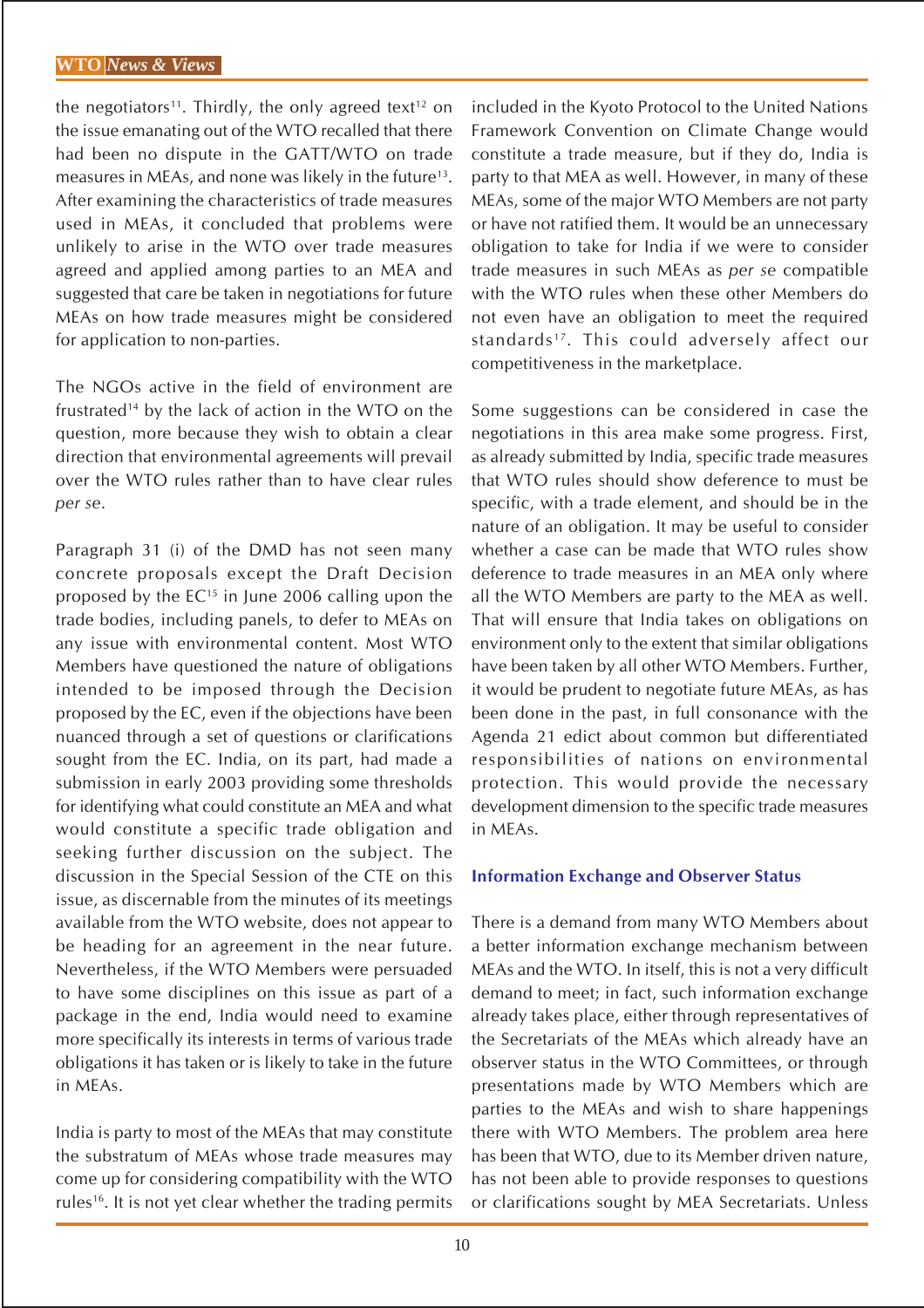an authoritative interpretation of any trade rule has been made through the mechanism<sup>18</sup> for such interpretations in the WTO (and none has been made in the history of WTO so far), Committees are seldom in a position to provide answers to such question or clarifications. It is no wonder, therefore, that the negotiators have limited their ambition to information exchange.

The difficult part of this negotiating area is the stalemate on the grant of observer status to MEAs. This stalemate arises out of a decision of the WTO to grant such status by a General Council Decision, and the inability of the General Council to take any decision on this matter because of political difficulties in accepting as observers some non-trade organizations whose request for observer status has been pending for a long time. Some way might have to be found to dissociate the issue of grant of observer status to MEAs in the CTE from the general question of grant of observer status in WTO bodies.

#### **Conclusions**

Many deadlines later, the international community may yet see an end to the Doha round and a revival of the faith in the multilateral trading system. When that happens, some of the issues on trade and environment may also get resolved and result in new obligations. Europe has already expended

considerable political capital on environment in the WTO. The United States may also get some direction from its Senate to get some substantive outcomes on environment in the Doha round<sup>19</sup>. Given the constituency pressure, a deal on at least certain negotiating areas (most likely on the EGS issue) related to trade and environment may not be unlikely provided there is enough in the results on major areas like agriculture tariffs and subsidies and industrial tariffs. Therefore, it would be essential for India to prepare its bottom-line well in time.

India is a developing country, even if with a fast growing economy, and sustainable development is clearly a preferred option to reckless use of environmental resources. However, in its efforts along with other WTO Members to conclude the negotiations, India should remain mindful that it has imposed a much lesser burden on global environment than some of its major trading partners, and any obligations it takes should be commensurate with its role, historically and at present, in adding to this planet's environmental woes. This should translate into figuring out better market access opportunities when concluding a deal on EGS and an equitable burden of obligations or commitments amongst WTO Members when looking for a result on the WTO–MEA interface.

<sup>1</sup> Formerly First Secretary, Permanent Mission of India to the WTO, Geneva. The views expressed here are personal.

<sup>2</sup> WT/CTE/1 available at http://www.wto.org

<sup>&</sup>lt;sup>3</sup> This article limits itself to the areas of negotiations set out in Paragraph 31 of the DMD available at http://www.wto.org. Note that paragraphs 32 and 33 also come under the title "Trade and Environment", but they do not mandate negotiations; the first is an instruction to the CTE to give particular attention to three issues in pursuing its work, and the second refers to the need for technical assistance and capacity building for developing countries. This paper also does not discuss fisheries subsidies, negotiations on which have been mandated in the DMD under Rules negotiations (paragraph 28) though a mention is made in paragraph 31 also.

<sup>4</sup> Paragraph 32, ibid, provides inter-alia that outcome of negotiations on relationship between MEAs and WTO and the procedures to be developed for information exchange between MEA Secretariats and the WTO committees shall not add to or diminish the rights and obligations of Members under the existing WTO agreements nor alter the balance of these rights and obligations.

<sup>&</sup>lt;sup>5</sup> The so-called Quadrilateral of countries, a term more relevant during the Uruguay Round, and comprising of the United States, the European Communities, Japan and Canada.

<sup>6</sup> See http://www.unctad.org/en/docs/c1em21d2\_en.pdf, in particular paragraph 73.

<sup>7</sup> See, generally, "Environmental Treaties and Trade: Multilateral Environmental Agreements and the Multilateral Trading System" by Duncan Brack in "Trade, Environment, and the Millennium" Second Edition, Eds. Gary P. Sampson and W. Bradnee Chambers, United Nations University Press.

<sup>8</sup> The Shrimp-Turtle dispute in the WTO is an example. See WT/DS58/AB/R at http://www.wto.org.

<sup>9</sup> The Tuna-Dolphin dispute in GATT is an example. See GATT Document DS29/R (unadopted).

<sup>&</sup>lt;sup>10</sup> See the Montreal Protocol, for example.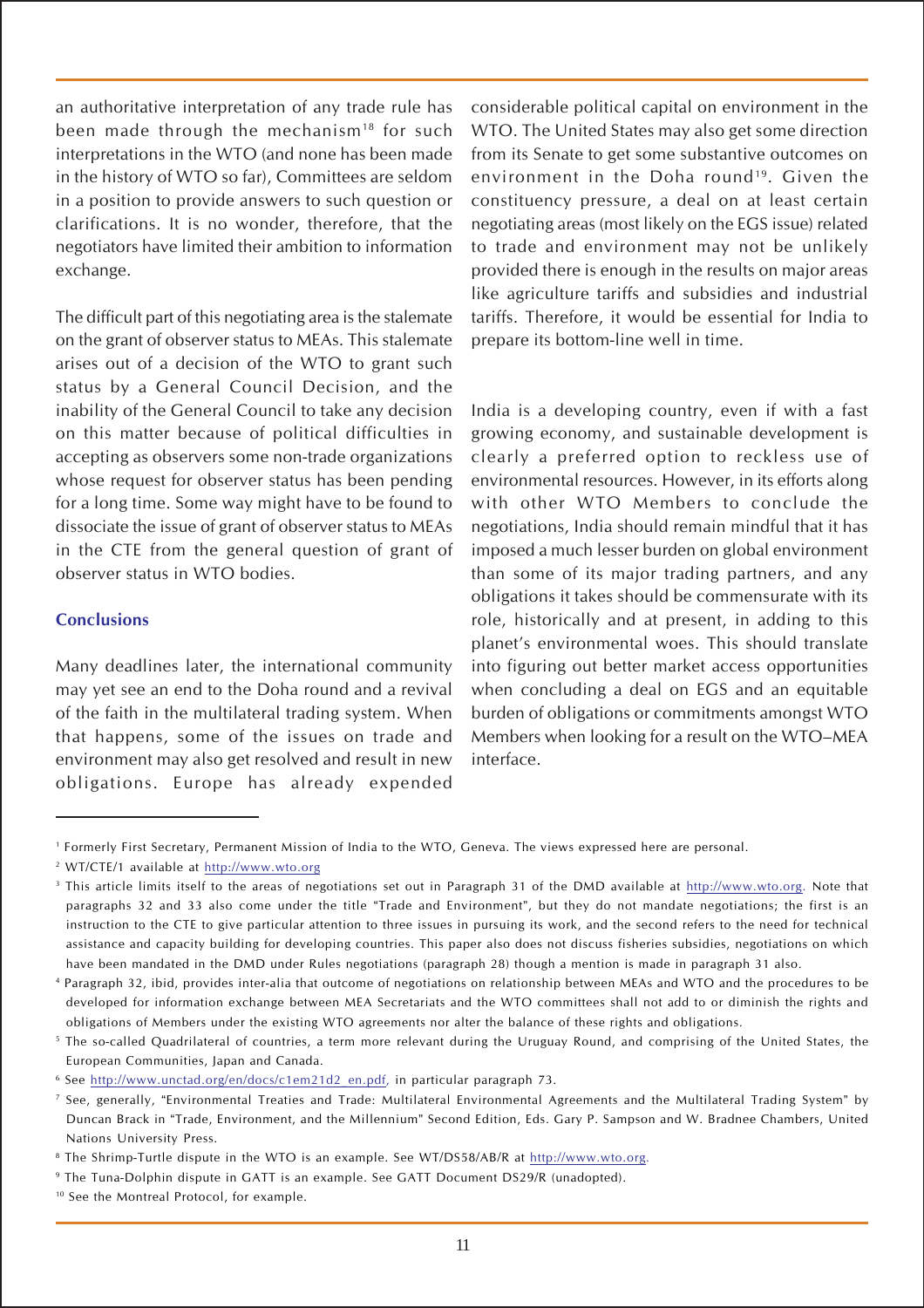#### **WTO** *News & Views*

- <sup>11</sup> Some MEAs insert preambular language to the effect that MEAs and the multilateral trading system are and should be mutually supportive.
- <sup>12</sup> See WT/CTE/1 at endnote ii above.
- <sup>13</sup> This prophecy has stood its ground so far despite some close shaves like an issue raised by Zimbabwe on CITES, potential and existing disputes relating to the Convention on Biological Diversity or the Cartagena Protocol thereto etc. In the latest case (WT/DS293/R – the Biotech dispute), the Panel stated that while it was not obliged to take into account the provisions of the Cartagena Protocol, it had the option to do so, and it chose not to do so as the measures at issue in that case were not taken to implement the Cartagena Protocol.

14 See, for example, "Is the WTO the only Way?" a briefing paper by Adelphi Consult, Friends of the Earth Europe and Greenpeace.

- 15 See TN/TE/W/68
- <sup>16</sup> Early in these negotiations a set of 20 MEAs was identified in WTO Secretariat papers as having trade measures in them, and India is a party to all the international MEAs mentioned therein. Examples include the CITES, Montreal Protocol on Substances that Deplete the Ozone Layer, Basel Convention on the Control of Transboundary Movement of Hazardous Substances and their Disposal, the Cartagena Protocol on Bio-safety, the Rotterdam Convention on the Prior Informed Consent Procedures for Certain Hazardous Chemicals and Pesticides in International Trade, Stockholm Convention on Persistent Organic Pollutants etc.
- <sup>17</sup> Perhaps given the implications of such an obligation, the Indian Prime Minister is reported to have hoped that climate change is not introduced as an additional obligation in trade negotiations as that will only complicate the negotiations. See news article titled "Keep climate out of WTO: PM" in the Hindustan Times dated 14 March 2007.
- <sup>18</sup> Article IX: 2 of the Marrakesh Agreement Establishing the World Trade Organisation.
- 19 A report on the USINFO website (http://usinfo.state.gov/xarchives/display.html) dated 23 January 2007 has a sub-title "President's fast track negotiating unlikely without environmental focus". However, a closer scrutiny of the report shows that the Democrats in the US Senate may push more for labour standards than for environmental standards.

# **ICRIER News and Events on WTO Issues**

#### **Multilateralism under Threat**

Addressing a select gathering of trade economists and policymakers at the ICRIER–SRTT seminar on "Multilateralism under Threat", on 29 January, 2007 Anne Krueger, Visiting Professor ICRIER, said that "Multilateralism has been the key to the huge economic successes of the past half century. However, the achievements of the multilateral

economic system, especially that of the IMF, World Bank and the erstwhile GATT (now WTO), have been underappreciated and ever more taken for granted, while the need for a well-functioning multilateral international economic system is greater than ever as globalization proceeds." She was of the firm view that these institutions need to be reformed and strengthened rather than abandoned.

Prof. Krueger retraced global economic experiences since World War II and considered some of the reasons why multilateralism is so important, mostly since MFN is a guarantee against the

competitive devaluations that arise when countries take measures designed to boost exports which get nullified when others retaliate (third country effects). She outlined some of the successes of the multilateral financial institutions over the past sixty years and turned to the reasons why support for the system is not as strong as one would expect in light of its accomplishments. In her view the four key concerns regarding the prospects of



L to R : Dr. Anne O. Krueger, former First Deputy Managing Director of the International Monetary Fund; Mr. Gopal K. Pillai, Secretary, Ministry of Commerce and Industry and Dr. Rajiv Kumar, Director & CE, ICRIER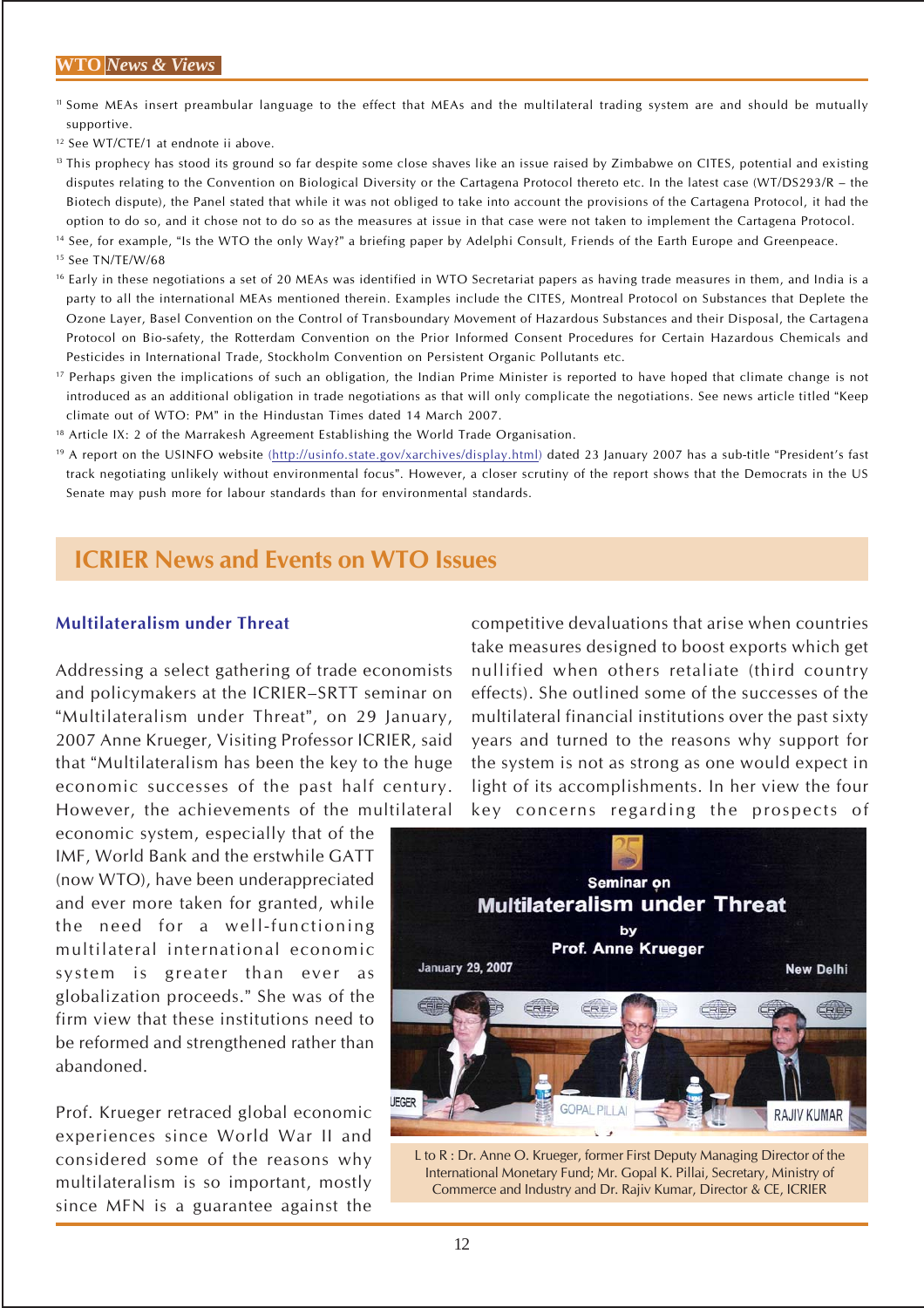multilateralism today emanate from (a) recent proliferation of PTAs; (b) the absence of a multilateral regime to govern private capital flows; (c) short-term protectionist moves of world economic powers which undermine the multilateral system; and (d) lack of leadership from the rapidly growing middle income countries like India and China.

While discussing the importance of multilateralism she mentioned that in a non-rule based scenario, compliance would necessarily have to be ensured through economic sanctions, which however is not easy to implement for the developing countries and cannot be effective unless all countries together agree to impose them. Even experiences with 'voluntary export restraints' and 'anti-dumping and countervailing duty administration' have proved inefficient. A non-discriminatory rule-based multilateral system, in her view, remains the only hope of the developing and least-developed countries to create a level playing field in today's world. Multilateralism is the only guarantee against trade diversion and other market distortions brought about by preferential trade and investment agreements.

The seminar chair, Commerce Secretary Mr. Gopal K. Pillai pointed out that the agricultural policies of the world's leading economies needed to be rethought in the interest of multilateralism and its survival. Sustainability of growth and development policies in a multilateral context also merited paying closer attention to their environmental impact. The lecture was followed by a detailed discussion of several contemporary problems afflicting the global economy.

## **Painful Geopolitics, Stellar Geoeconomics: Can Globalisation continue to apply to one, but not the other?**

At this 22 February 2007 seminar on the political economy of globalization, Mr Bill Emmott, former editor of The Economist, analysed why the current global economic boom had simply not been forecast. In fact IMF World Economic Outlook in 2002 had forecast that oil and commodity prices

would first stabilize and would probably then begin to fall in the coming couple of years. However, despite the concerns on its short term sustainability, threats of political tensions in the Middle East and rise of oil prices, globalization seems to continue, thanks to demand in China and India and elsewhere, with increases in trade and capital flows. In particular he highlighted the fact that "the markets have not been taken seriously in either the credit markets or currency markets or the stock markets, and however much we worry about the confrontation with either Iran or with North Korea the economy does not seem to worry about it."

The three issues Mr Emmott addressed in his talk are: (1) How do we resolve this apparent paradox? (2) If this sort of politics does not derail globalization and the rapid rise of the global economy, what might? And (3) what sort of future might we expect for the global economy in the rest of this decade and a little beyond.

On the first, his view is that the politics are really not actually as bad as they look in so far as they have an impact on global trade and investment flows. Statistics put out by the United Nations in the peacekeeping department point out that actually if one counts the number of wars going on, in fact they have declined substantially from the 1990s. Further, these are not multi-country wars, and while they involve insurgency and civil war, they do not disrupt trade and investment. In contrast, he pointed out that the current global economic upturn derives from a different political cycle, namely, from the end of the Cold War and the continued dividend from long term influence of the liberalization and opening up of the world economy. That is of course clearly in part India's dividend but also it reflects the broader liberalization that has encouraged a lot of the emerging market growth that we have experienced today.

Answering his second poser, he said that a derailment of current economic stability would come only if the major powers return to confrontational mode, especially between China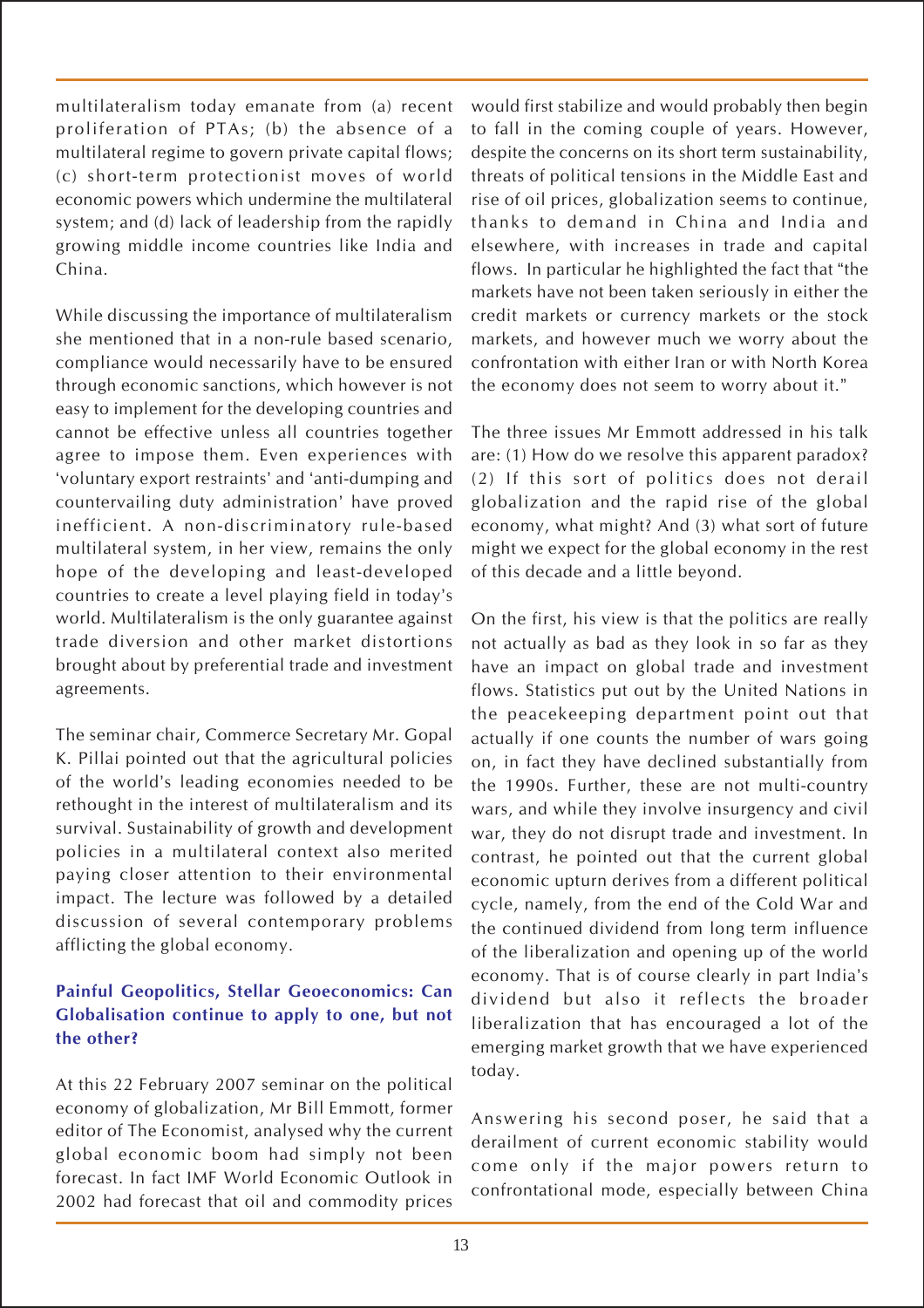#### **WTO** *News & Views*

and US, India and Russia, and Japan and EU. Second, political instability within one or more of the major trading powers, most critically China could also pose a risk to economic stability. A third threat could emerge from rising protectionism, but that is not a high probability. His forecast prospects for the global economy were therefore essentially of a positive trend in the near future. In particular, in his view, the momentum of globalization and reform continue to be strong all around the world, even in Europe.



*L to R* : Mr. Bill Emmott, former editor of 'The Economist' and Dr. Rajiv Kumar, Director & CE, ICRIER

# **Recent Developments in WTO**

#### *by Shravani Prakash*

## **Doha Round Negotiations Resumed: Lamy calls for Full Speed Negotiations**

Negotiations under the Doha Round were restarted after a six-month impasse. Director General Pascal Lamy in his report to the WTO General Council in February 2007 said that negotiations have resumed fully across the board and that "political conditions are now more favourable for the conclusion of the Round than they have been for a long time". He added that "political leaders around the world clearly want us to get fully back to business, although we in turn need their continuing commitment".

Clear signals for a renewed commitment to put the Doha Round back on track were already apparent at the Ministerial gathering in Davos earlier this year. Mr Lamy made particular reference to the event, stating that "This confirmed my feeling that that we needed to restart the multilateral process fully, to try to reap the benefits of this new mood". The Ministers present at that meeting supported a quick resumption of full scale activity in the different Negotiating Groups and declared that flexibilities were available within their mandates.

DG Lamy said that in his view there is no need to set any false deadlines. While there was the urgency of completing the task ahead, it was also important to reach a substantive outcome that is acceptable to everyone. Addressing an international seminar in New Delhi in March, he also stated that there was need for full speed resumption of the multilateral process of negotiations as time is not on our side. "We need to speed up the process so as to grasp the window of opportunity which closes by the end of June with the expiry of the US Trade Promotion Authority", he said. He also underlined the development potential of the Doha Round in agriculture, industrial goods, services and other areas of the negotiations

## **SPS Committee hears issue of setting Private Standards**

The WTO's committee dealing with food safety and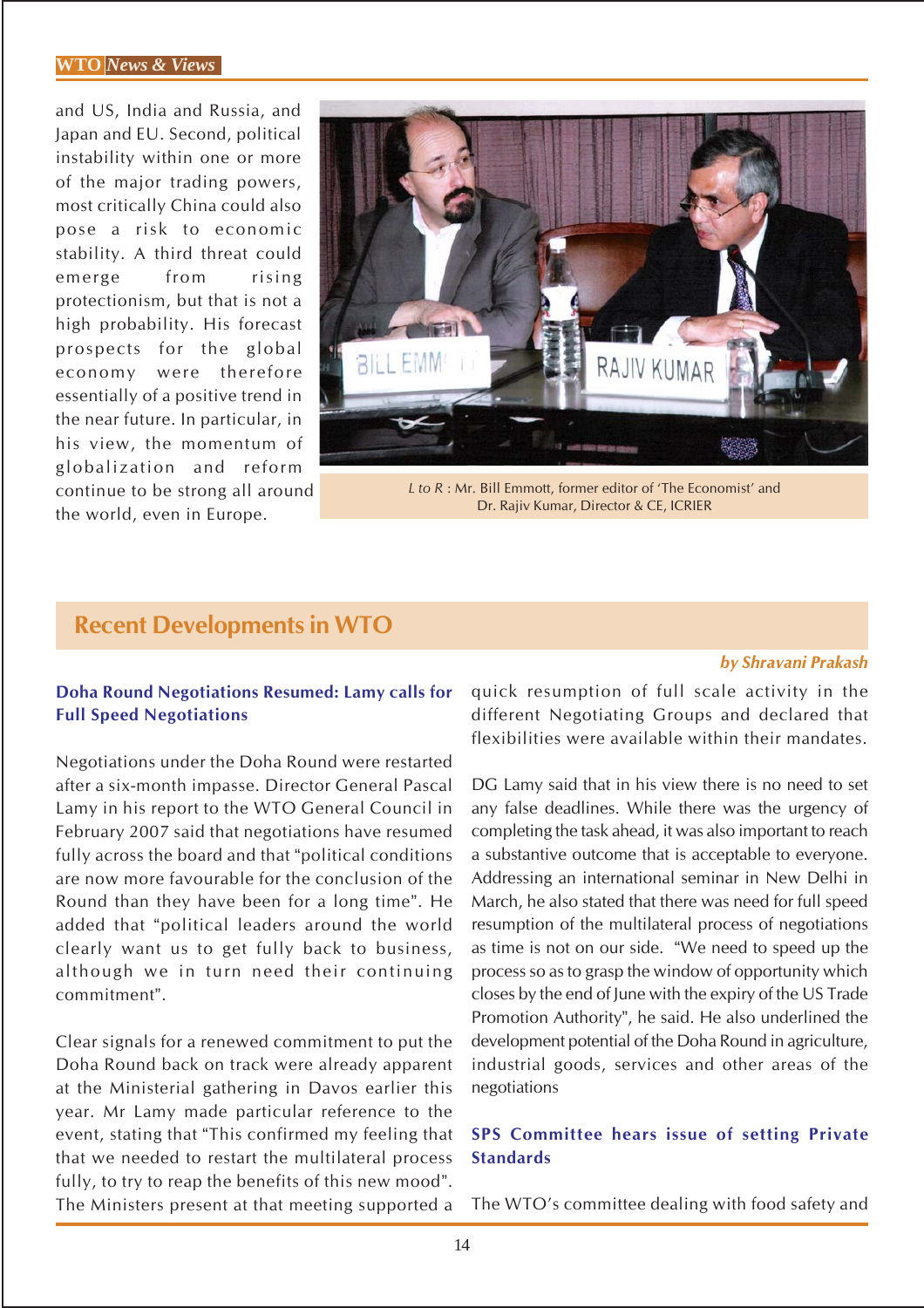animal and plant health heard the debate on private standards such as those demanded by supermarket chains etc. Standards set by private sector bodies can boost trade, but they can also make life difficult for small suppliers. The SPS Committee debated on how the private sector standards fall under the WTO's SPS Agreement, if at all they do, and their economic implications for various countries.

Members, such as Chile and EU, said that private standards can create trade as exporters meeting the standards can sell their products more easily. However, some members like Egypt, Cuba and Brazil said that proliferation of standards that are set without consultation pose a challenge for small economies, and meeting these standards raises costs. Some countries, such as Argentina argued that in practice these voluntary private standards can become compulsory as non-complying suppliers are gradually excluded from the market. A number of countries felt that helping developing countries comply with official standards should be prioritized, instead of focusing too much on private norms.

## **High Level Session on Cotton shows need for result in cotton talks**

Concluding a High Level Session on cotton at the WTO, Director-General Pascal Lamy said that it was clear that talks on cotton need a breakthrough in the Doha Round negotiations, and that more is needed to remove blockages on development assistance. "I can confidently say there will not be a Doha Round outcome unless we deliver on cotton," he said. The session was attended by ministers and senior officials from WTO member countries—including African cotton producing countries and donor governments—and international organizations.

The compilation of development assistance undertaken by the WTO Secretariat, which lists direct and indirect aid for cotton totaling \$6.85 bn was discussed. Mr Lamy described this as a tool for examining aid for cotton under the mandate and pointed out that further revision of the way it is

compiled and presented is needed.

One of the problems discussed in the meeting was the mismatch between funds that donors are making available, and the requests of the recipient countries. Mr Lamy said that participants have to dig deeper to find out why the gap exists.

# **Lamy calls for forging ahead with Environmental Negotiations under Doha Round**

Director-General Pascal Lamy, in an address to the UNEP Global Ministerial Environment Forum in Nairobi warned that a failure of the Doha negotiations would strengthen the hand of all those who argue that economic growth should proceed unchecked without regard for the environment. He stressed that "trade, and indeed the WTO, must be made to deliver sustainable development."

He said that sustainable development is the cornerstone of globalization and the "WTO stands ready to do its part". Pursuing sustainable development was included in the Doha Round by launching the environmental negotiations, and "the world must forge ahead with these negotiations as fast as it possibly can". "Trade, and indeed the WTO, must be made to deliver sustainable development, and a sustainable development strategy, linking all international actors, must become our goal", he stressed.

## **Dispute Settlement**

# **Appellate Body issues report in US — Zeroing (Japan)**

The Appellate Body, in January issued its report regarding the complaint of Japan against the US in the dispute "United States: Measures Relating to Zeroing and Sunset Reviews" (WT/DS322/AB/R). The Appellate Body recommends that the DSB request the United States to bring those of its measures in the Report, found to be inconsistent with the Anti-Dumping Agreement and with the GATT 1994, into conformity with its obligations under those Agreements.